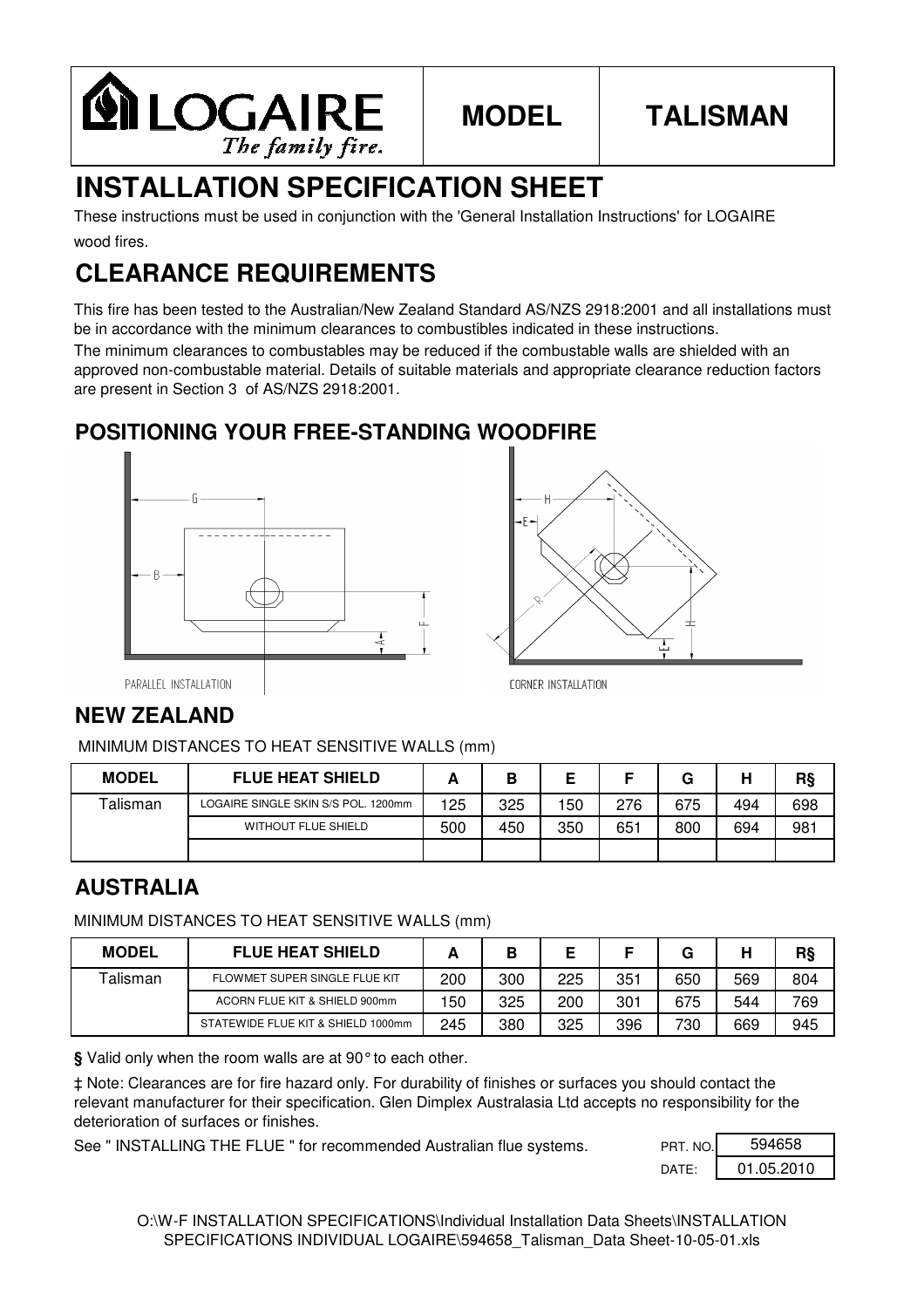# **PARALLEL INSTALLATION FLOOR PROTECTOR (Hearth) REQUIREMENTS**

MINIMUM FLOOR PROTECTOR DIMENSIONS IN mm



PARALLEL INSTALLATION

# DIMENSIONS IN THE TABLE ARE VALID ONLY WHEN THE FIRE IS EXACTLEY AT ITS MINIMUM ALLOWABLE WALL CLEARANCE.

#### **NEW ZEALAND**

| <b>MODEL</b> | <b>Flue</b><br>Shield | <b>Floor</b><br><b>Protector</b><br>height | A#  | C#  | D   | Е   |     | u   | K#   | P <sub>2</sub> | P <sub>3</sub> | W   | <b>Floor Protector</b><br>Type Ø |
|--------------|-----------------------|--------------------------------------------|-----|-----|-----|-----|-----|-----|------|----------------|----------------|-----|----------------------------------|
| Talisman     | $\star$               |                                            | 125 | 300 | 117 | 276 | 633 | 933 | 876  | 451            | 151            | 700 | <b>ASH</b>                       |
|              | $***$                 |                                            | 500 | 300 | 117 | 651 | 633 | 933 | 1251 | 451            | 151            | 700 | <b>ASH</b>                       |
|              |                       |                                            |     |     |     |     |     |     |      |                |                |     |                                  |
|              |                       |                                            |     |     |     |     |     |     |      |                |                |     |                                  |

Logaire single skin S/S polished 1200 mm shield

Without flue shield

#### **AUSTRALIA -** ALL WITH FLUE HEATSHIELD

| <b>MODEL</b> | <b>Flue</b><br><b>Shield</b> | <b>Floor</b><br><b>Protector</b><br>height | A#  | C#  | D   | F   |     | J   | K#  | P <sub>2</sub> | P3  | W   | <b>Floor Protector</b><br>Type Ø |
|--------------|------------------------------|--------------------------------------------|-----|-----|-----|-----|-----|-----|-----|----------------|-----|-----|----------------------------------|
| Talisman     | $\star$                      |                                            | 200 | 300 | 117 | 351 | 633 | 933 | 951 | 451            | 151 | 700 | <b>ASH</b>                       |
|              | $***$                        |                                            | 150 | 300 | 117 | 301 | 633 | 933 | 901 | 451            | 151 | 700 | <b>ASH</b>                       |
|              | $***$                        |                                            | 245 | 300 | 117 | 396 | 633 | 933 | 996 | 451            | 151 | 700 | <b>ASH</b>                       |
|              |                              |                                            |     |     |     |     |     |     |     |                |     |     |                                  |
|              | $\star$                      | FLOWMET SUPER SINGLE FLUE KIT              |     |     |     |     |     |     |     |                |     |     |                                  |
|              | $***$                        | ACORN FLUE KIT & SHIELD 900mm              |     |     |     |     |     |     |     |                |     |     |                                  |
|              | $***$                        | STATEWIDE FLUE KIT & SHIELD 1000mm         |     |     |     |     |     |     |     |                |     |     |                                  |

 $Ø$  for minimum constructional requirements see general installation instructions.

**#** Valid only when the fire is exactly at its minimum allowable wall clearance.

NOTE: Where a fan is being fitted, you may prefer to increase the 'A' dimension to 100 mm to provide easier access for servicing. If so, the amount you add to 'A' to bring it to 100 mm must also be added to the 'C' and 'S' dimensions.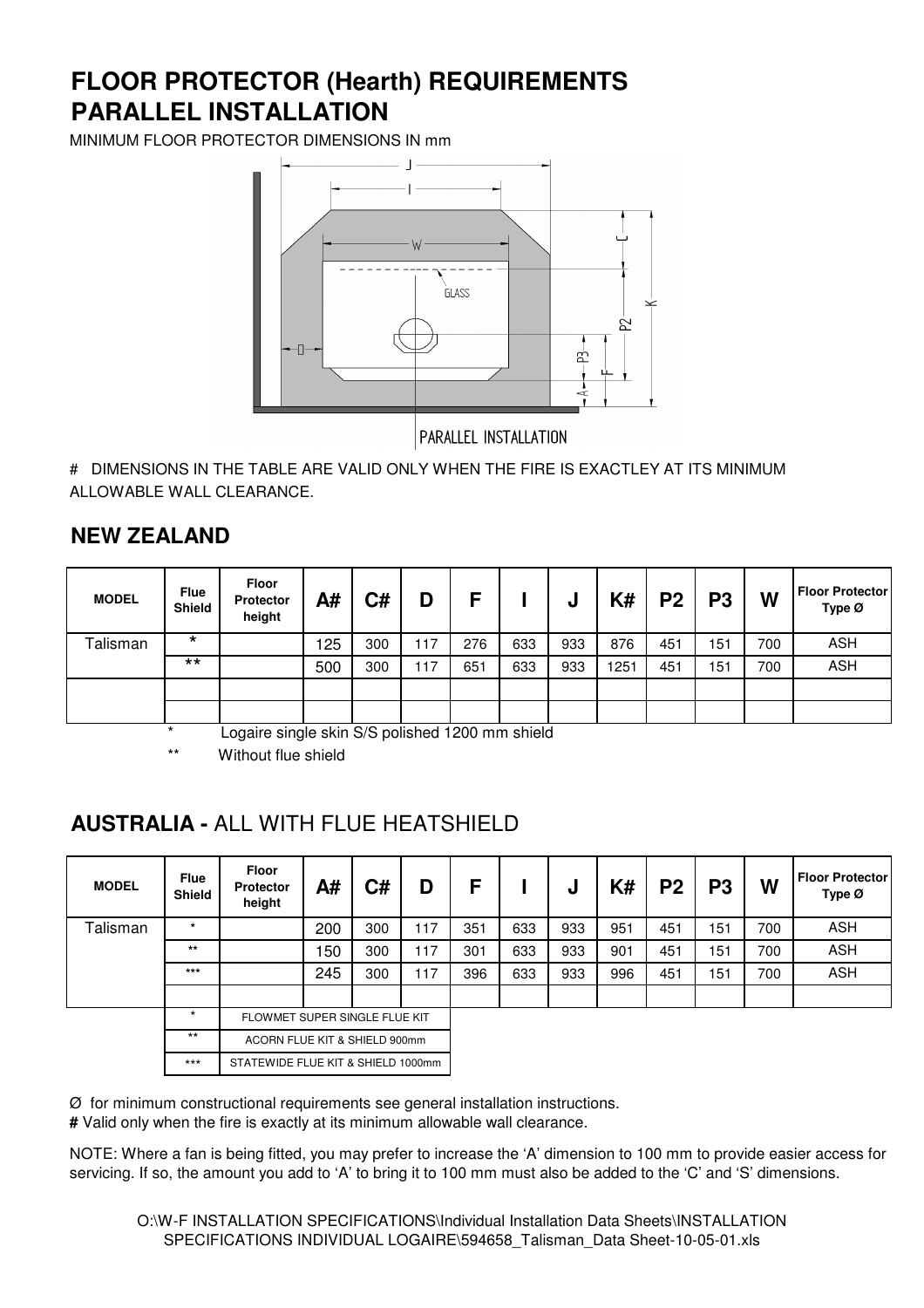# **FLOOR PROTECTORS (Hearth) REQUIREMENTS CORNER INSTALLATION**

MINIMUM FLOOR PROTECTOR DIMENSIONS IN mm



# DIMENSIONS IN THE TABLE ARE VALID ONLY WHEN THE FIRE IS EXACTLEY AT ITS MINIMUM ALLOWABLE WALL CLEARANCE.

#### **NEW ZEALAND**

| <b>MODEL</b> | <b>Flue</b><br><b>Shield</b> | <b>Floor Protector Distance</b><br>above Floor | ◠<br>ັ |     | H#  | ∟#   | M#   | N   | R#  | <b>FLOOR PROTECTOR</b><br><b>TYPE</b> |
|--------------|------------------------------|------------------------------------------------|--------|-----|-----|------|------|-----|-----|---------------------------------------|
| Talisman     | $\star$                      |                                                | 300    | 150 | 494 | 1298 | 1141 | 600 | 698 | <b>ASH</b>                            |
|              | $***$                        |                                                | 300    | 350 | 694 | 1581 | 1341 | 600 | 981 | <b>ASH</b>                            |
|              |                              |                                                |        |     |     |      |      |     |     |                                       |
|              |                              |                                                |        |     |     |      |      |     |     |                                       |

Logaire single skin S/S polished 1200 mm shield

\*\* Without flue shield

#### **AUSTRALIA**

| <b>MODEL</b> | <b>Flue</b><br><b>Shield</b> | <b>Floor Protector Distance</b><br>above Floor | C                             | E   | H#  | L#   | M#   | N   | R#  | <b>FLOOR PROTECTOR</b><br><b>TYPE</b> |
|--------------|------------------------------|------------------------------------------------|-------------------------------|-----|-----|------|------|-----|-----|---------------------------------------|
| Talisman     | $\star$                      |                                                | 300                           | 225 | 569 | 1404 | 1216 | 600 | 804 | <b>ASH</b>                            |
|              | $***$                        |                                                | 300                           | 200 | 544 | 1369 | 1191 | 600 | 769 | <b>ASH</b>                            |
|              | $***$                        |                                                | 300                           | 325 | 669 | 1545 | 1316 | 600 | 945 | <b>ASH</b>                            |
|              |                              |                                                |                               |     |     |      |      |     |     |                                       |
|              | $\star$                      | FLOWMET SUPER SINGLE FLUE KIT                  |                               |     |     |      |      |     |     |                                       |
|              | $**$                         |                                                | ACORN FLUE KIT & SHIELD 900mm |     |     |      |      |     |     |                                       |
|              | $***$                        | STATEWIDE FLUE KIT & SHIELD 1000mm             |                               |     |     |      |      |     |     |                                       |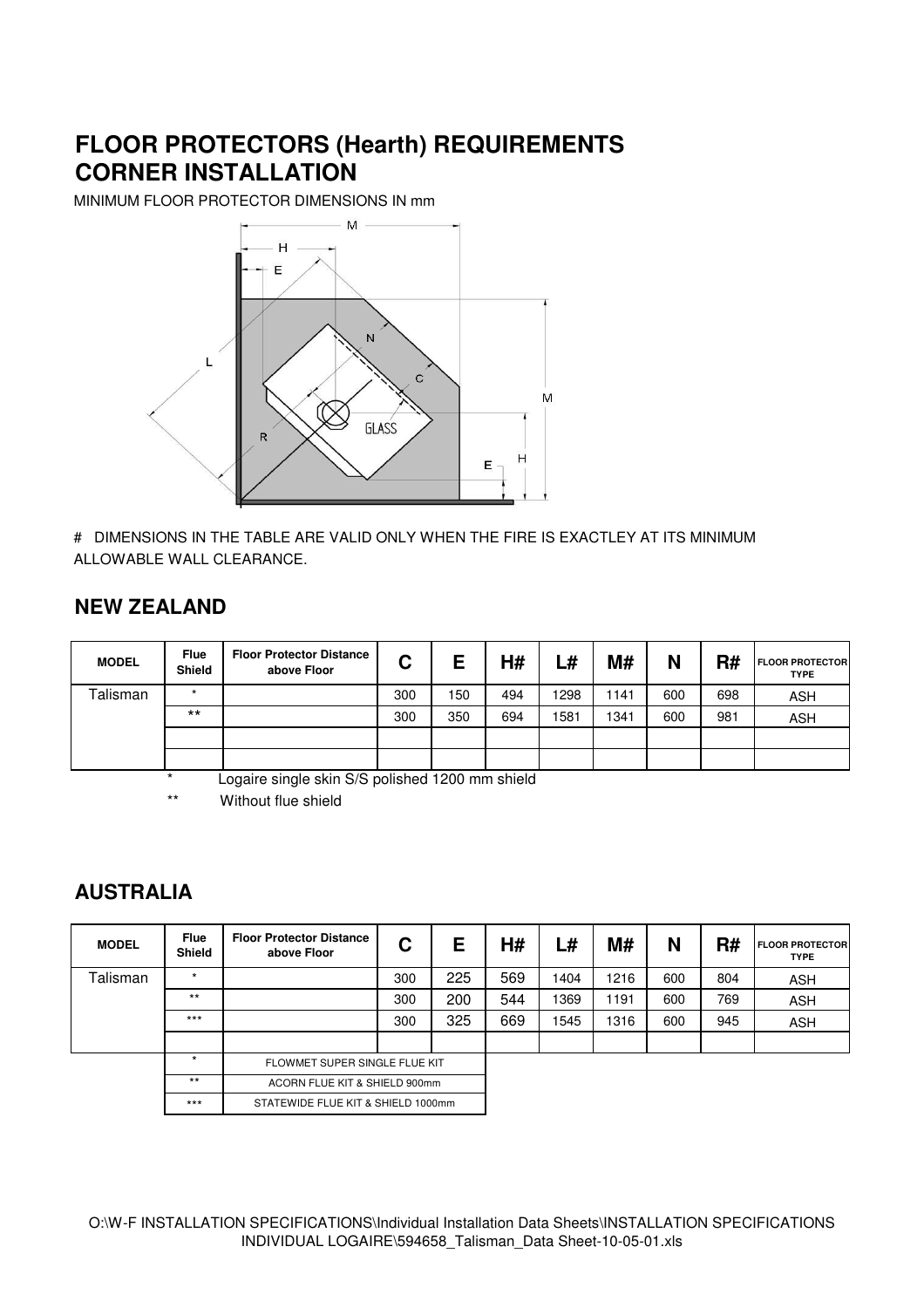#### **FREE STANDING FIRE DIMENSIONS**



| <b>MODEL</b> | D4  | nn<br>- ت |     | W   | C-4<br>ັ | nn.<br>◡▵ | n n<br>vu | J۶  |
|--------------|-----|-----------|-----|-----|----------|-----------|-----------|-----|
| Talisman     | 465 | 151       | 724 | 700 | N/A      | N/A       | N/A       | N/A |
|              |     |           |     |     |          |           |           |     |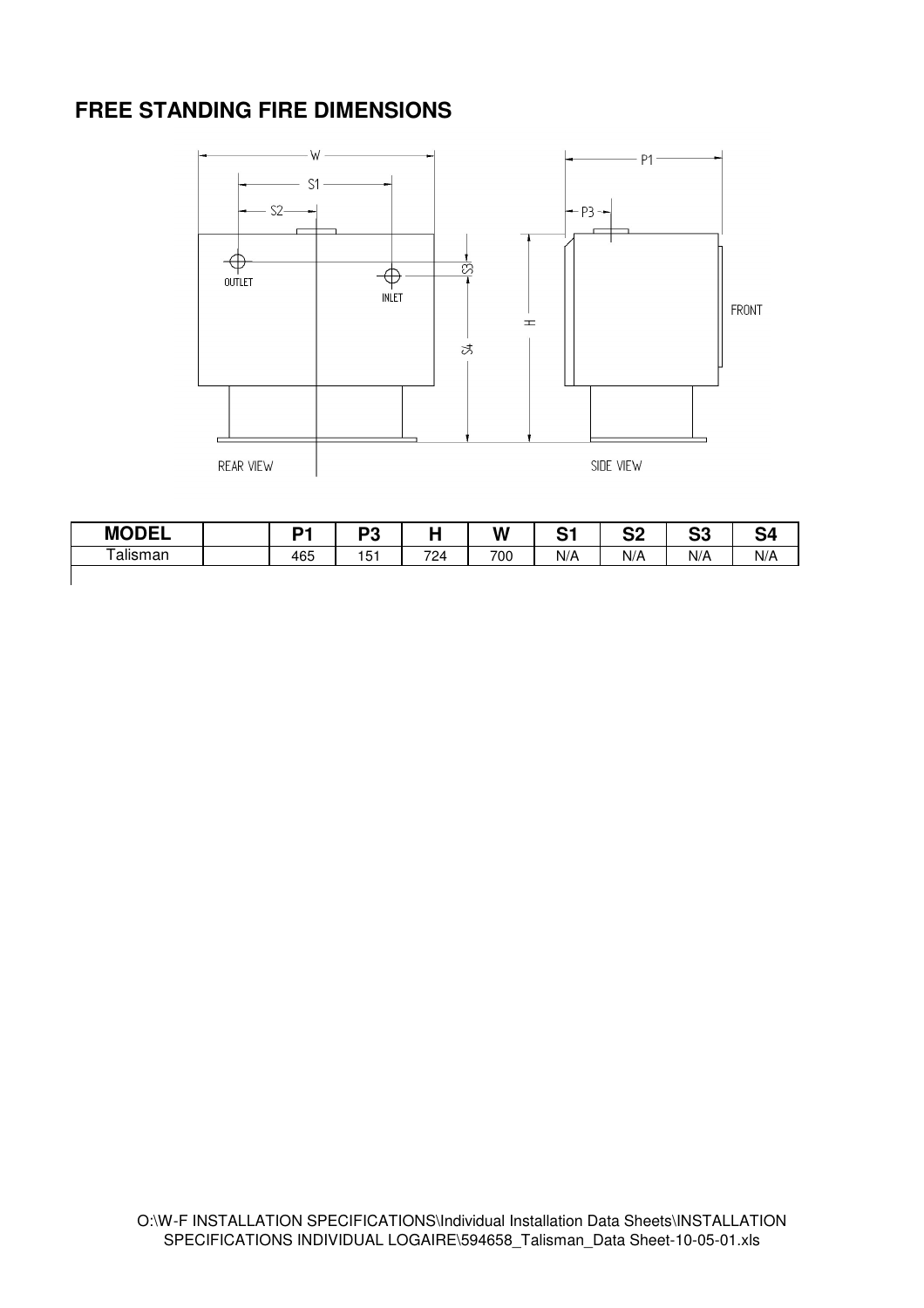

FLUE SYSTEM INSTALLATION 150mm

#### **THIS DIAGRAM IS VALID ONLY FOR NZ INSTALLATIONS FOR INSTALLATIONS IN AU PLEASE REFER TO SPECIFIC FLUE INSTALLATION MANUALS.**